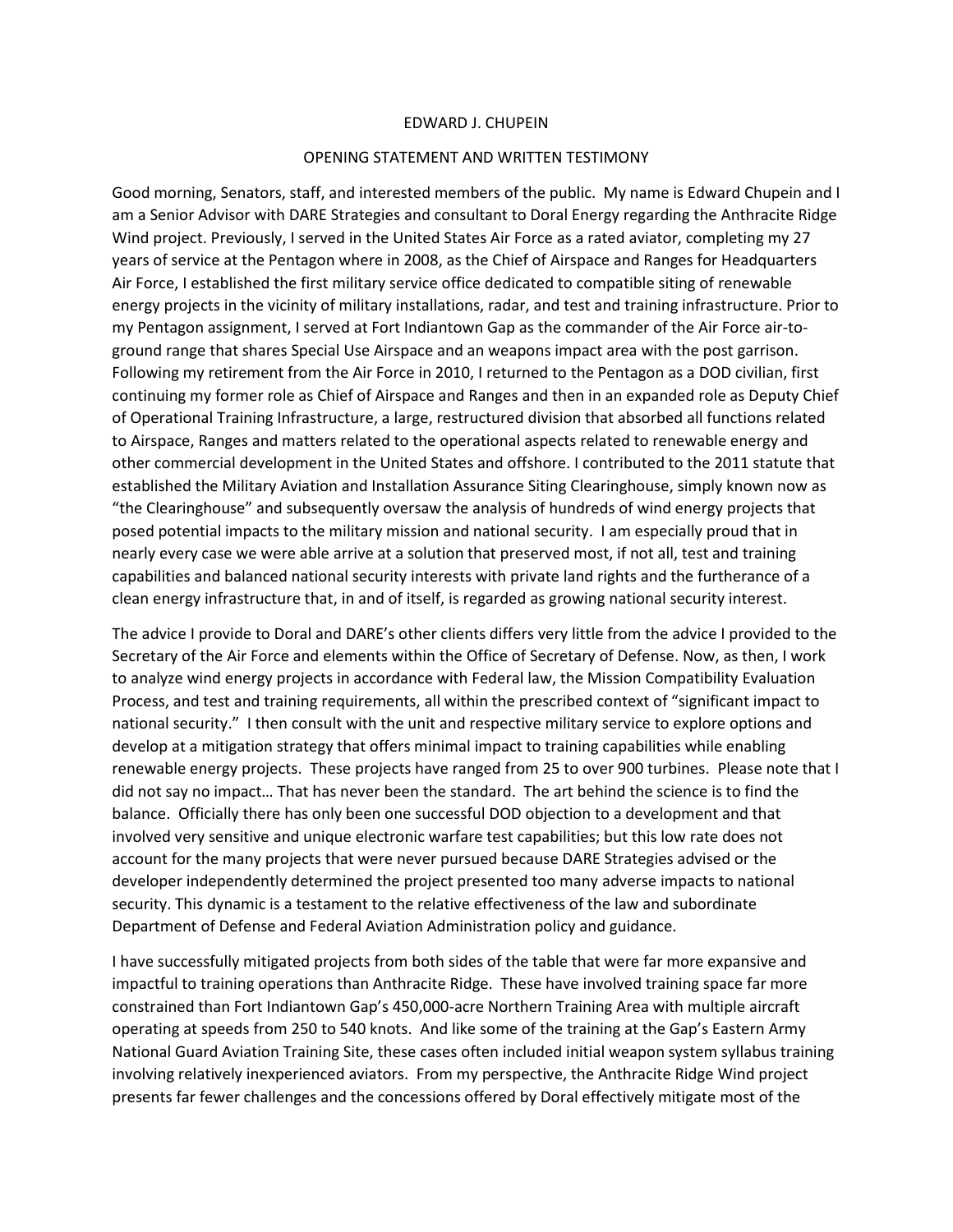reasonable concerns expressed by the garrison and State Army Aviation Office. Doral has reduced the number of turbines by 51% and the overall footprint by 30%, thus restoring some of the current ridgeline training area and minimizing the impact to the Helicopter Landing Zones – in my experience this is extraordinary concession. Additionally, Rausch Creek Properties is prepared to lease a parcel of land at no cost for a new Landing Zone to alleviate some, if not all, of the remaining impacts to the handful of Landing Zones affected. I have attempted to open a discussion about more rigorous scheduling practices that would open other areas for training and revisiting risk management assumptions that may be hindering compromise and innovation. Frankly, there has been no substantive response from the garrison to these mitigation proposals. Meanwhile, we have had an encouraging engagement with the Deputy Assistant Secretary of the Army for Energy and Sustainability that leads me to believe that there will be more substantive and productive discussions as the Department of Defense develops its official determination as the case filters up through the Department of the Army and, ultimately, the Office of the Secretary of Defense. The key point is that, by law, the "military position" regarding Anthracite Ridge Wind will be issued from the Secretary of Defense or his delegate and based on the advice of his staff and senior officials in the Department of the Army. Fort Indiantown Gap and the Pennsylvania Army National Guard are the entry point for the Mission Compatibility Evaluation Process and rightfully hold an important role in the evaluating the project; typically focused exclusively on effect on training. More senior leadership at the National Guard Bureau and ultimately the Pentagon then apply broader policy and legal considerations. In the event of an objection Congress must then be notified. It is for precisely this reason that I was concerned about the preemptive and pre-decisional effort to portray an official "military position" with the Hegins Township Zoning Board among others. It is important to allow this Congressionally established process to run its course towards an official Department of Defense determination.

Regarding claims this project is unsafe: Again, that claim is pre-decisional. The Federal Aviation Administration is the sole regulatory authority regarding safety within the National Airspace System, and are in fact, the ultimate decisionmaker on the safety of any structures over 200 feet. The Department of Defense determination is an element in the FAA deliberations. The FAA determination will be based on prescribed metrics, relevant expertise and the regulations that govern the national airspace – military aviators must comply with all these regulations except where specifically exempted. We understand that military leaders may implement more conservative safety guidelines and we have made every effort to incorporate them into our analysis and mitigation development. Efforts to discuss or obtain substantive feedback on these options has been fruitless. It should be noted that Doral immediately agreed to install Night Vision Goggle-compatible lighting and to winterize the turbines to eliminate the risk of foreign object damage from ice as soon as those concerns were presented. The FAA will also evaluate impacts to the instrument approaches at Zerbey Airport; while I am not a Terminal Procedures specialist, I do know that minor altitude changes to approaches like the Zerbey VOR approach to runway 22, are routine and easily accomplished.

Doral Energy has sought transparent engagement aimed at sincere and open-minded consideration of a full range of mitigations available. While the Gap did offer experts to provide operating parameters and comment on mitigation options unilaterally offered by Doral, we did not receive any recommendations, concepts, or alternatives for consideration. In my experience, this lack of engagement is an outlier – in every other case I've been involved with, the unit is invariably the frontline collaborator, and their active